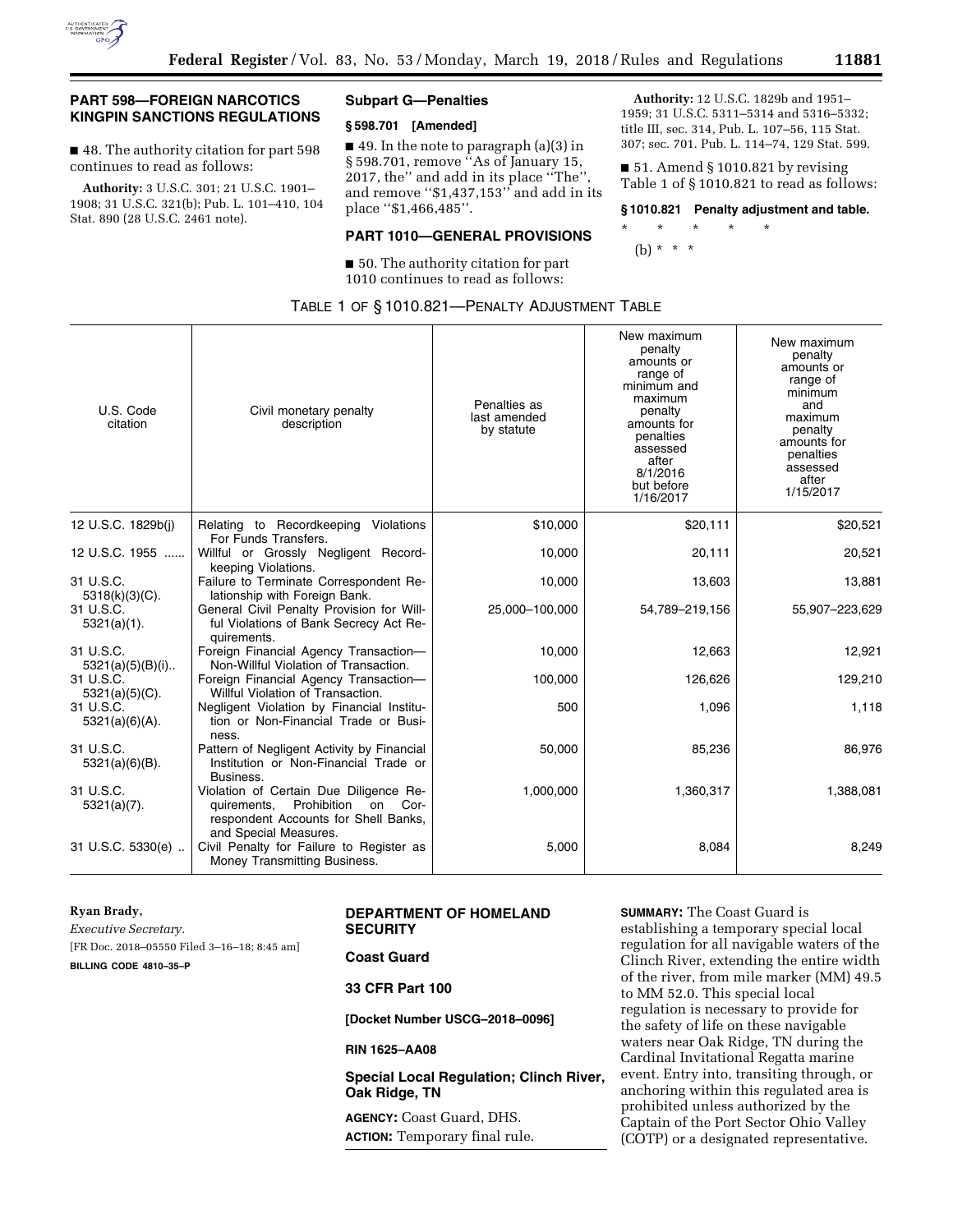**DATES:** This rule is effective from 6 a.m. on March 16, 2018 through 5 p.m. on March 18, 2018.

**ADDRESSES:** To view documents mentioned in this preamble as being available in the docket, go to *[http://](http://www.regulations.gov) [www.regulations.gov,](http://www.regulations.gov)* type USCG–2018– 0096 in the ''SEARCH'' box and click ''SEARCH.'' Click on Open Docket Folder on the line associated with this rule.

**FOR FURTHER INFORMATION CONTACT:** If you have questions on this rule, call or email Petty Officer Vera Max, Marine Safety Detachment Nashville, U.S. Coast Guard; telephone 615–736–5421, email *[MSDNashville@uscg.mil.](mailto:MSDNashville@uscg.mil)* 

# **SUPPLEMENTARY INFORMATION:**

#### **I. Table of Abbreviations**

CFR Code of Federal Regulations COTP Captain of the Port Sector Ohio Valley

DHS Department of Homeland Security

FR Federal Register

MM Mile marker

NPRM Notice of proposed rulemaking

§ Section

U.S.C. United States Code

### **II. Background Information and Regulatory History**

The Coast Guard is issuing this temporary rule without prior notice and opportunity to comment pursuant to authority under section 4(a) of the Administrative Procedure Act (APA) (5 U.S.C. 553(b)). This provision authorizes an agency to issue a rule without prior notice and opportunity to comment when the agency for good cause finds that those procedures are ''impracticable, unnecessary, or contrary to the public interest.'' Under 5 U.S.C.  $553(b)$ <sup>[B]</sup>, the Coast Guard finds that good cause exists for not publishing a notice of proposed rulemaking (NPRM) with respect to this rule because it is impracticable. We must establish this restricted area by March 16, 2018 and lack sufficient time to provide a reasonable comment period and then consider those comments before issuing this rule. The NPRM process would delay the establishment of the special local regulation until after the scheduled date of the marine event and jeopardize public safety.

Under 5 U.S.C. 553(d)(3), the Coast Guard finds that good cause exists for making this rule effective less than 30 days after publication in the **Federal Register**. Delaying this rule would be impracticable and contrary to the public interest because immediate action is necessary to protect persons and property from the dangers associated with the marine event.

#### **III. Legal Authority and Need for Rule**

The Coast Guard is issuing this rule under authority in 33 U.S.C. 1233. The Captain of the Port Sector Ohio Valley (COTP) has determined that potential hazards associated with the Oak Ridge Rowing Association Cardinal Invitational Regatta marine event, occurring from 6 a.m. through 5 p.m. each day from March 16, 2018 through March 18, 2018, will be a safety concern for all navigable waters on the Clinch River, extending the entire width of the river, from mile marker (MM) 49.5 to MM 52.0. The purpose of this rule is to ensure the safety of life and vessels on these navigable waters before, during, and after the scheduled event.

#### **IV. Discussion of the Rule**

This rule establishes a special local regulation from 6 a.m. through 5 p.m. each day from March 16, 2018 through March 18, 2018 for all navigable waters of the Clinch River, extending the entire width of the river, from MM 49.5 to MM 52.0. Enforcement of the regulated area will occur from 6 a.m. to 5 p.m. daily. The duration of the special local regulation is intended to ensure the safety of life and vessels on these navigable waters before, during, and after the scheduled event. No vessel or person will be permitted to enter the special local regulated area without obtaining permission from the COTP or a designated representative. A designated representative is a commissioned, warrant, or petty officer of the U.S. Coast Guard assigned to units under the operational control of USCG Sector Ohio Valley. They may be contacted on VHF–FM Channel 16 or by telephone at 1–800–253–7465. Persons and vessels permitted to enter this regulated area must transit at their slowest safe speed and comply with all lawful directions issued by the COTP or the designated representative.

#### **V. Regulatory Analyses**

We developed this rule after considering numerous statutes and Executive Orders related to rulemaking. Below we summarize our analyses based on a number of these statutes and Executive Orders, and we discuss First Amendment rights of protestors.

#### *A. Regulatory Planning and Review*

Executive Orders 12866 and 13563 direct agencies to assess the costs and benefits of available regulatory alternatives and, if regulation is necessary, to select regulatory approaches that maximize net benefits. Executive Order 13771 directs agencies to control regulatory costs through a budgeting process. This rule has not

been designated a ''significant regulatory action,'' under Executive Order 12866. Accordingly, this rule has not been reviewed by the Office of Management and Budget (OMB), and pursuant to OMB guidance it is exempt from the requirements of Executive Order 13771.

This regulatory action determination is based on the size, location, duration, and time-of-day of the special local regulation. The Coast Guard will issue written Local Notice to Mariners and Broadcast Notice to Mariners via VHF– FM marine channel 16 about the temporary special local regulation.

#### *B. Impact on Small Entities*

The Regulatory Flexibility Act of 1980, 5 U.S.C. 601–612, as amended, requires Federal agencies to consider the potential impact of regulations on small entities during rulemaking. The term ''small entities'' comprises small businesses, not-for-profit organizations that are independently owned and operated and are not dominant in their fields, and governmental jurisdictions with populations of less than 50,000. The Coast Guard certifies under 5 U.S.C. 605(b) that this rule will not have a significant economic impact on a substantial number of small entities.

While some owners or operators of vessels intending to transit the special local regulation, may be small entities, for the reasons stated in section V. A. above, this rule will not have a significant economic impact on any vessel owner or operator.

Under section 213(a) of the Small Business Regulatory Enforcement Fairness Act of 1996 (Pub. L. 104–121), we want to assist small entities in understanding this rule. If the rule would affect your small business, organization, or governmental jurisdiction and you have questions concerning its provisions or options for compliance, please contact the person listed in the **FOR FURTHER INFORMATION CONTACT** section.

Small businesses may send comments on the actions of Federal employees who enforce, or otherwise determine compliance with, Federal regulations to the Small Business and Agriculture Regulatory Enforcement Ombudsman and the Regional Small Business Regulatory Fairness Boards. The Ombudsman evaluates these actions annually and rates each agency's responsiveness to small business. If you wish to comment on actions by employees of the Coast Guard, call 1– 888–REG–FAIR (1–888–734–3247). The Coast Guard will not retaliate against small entities that question or complain